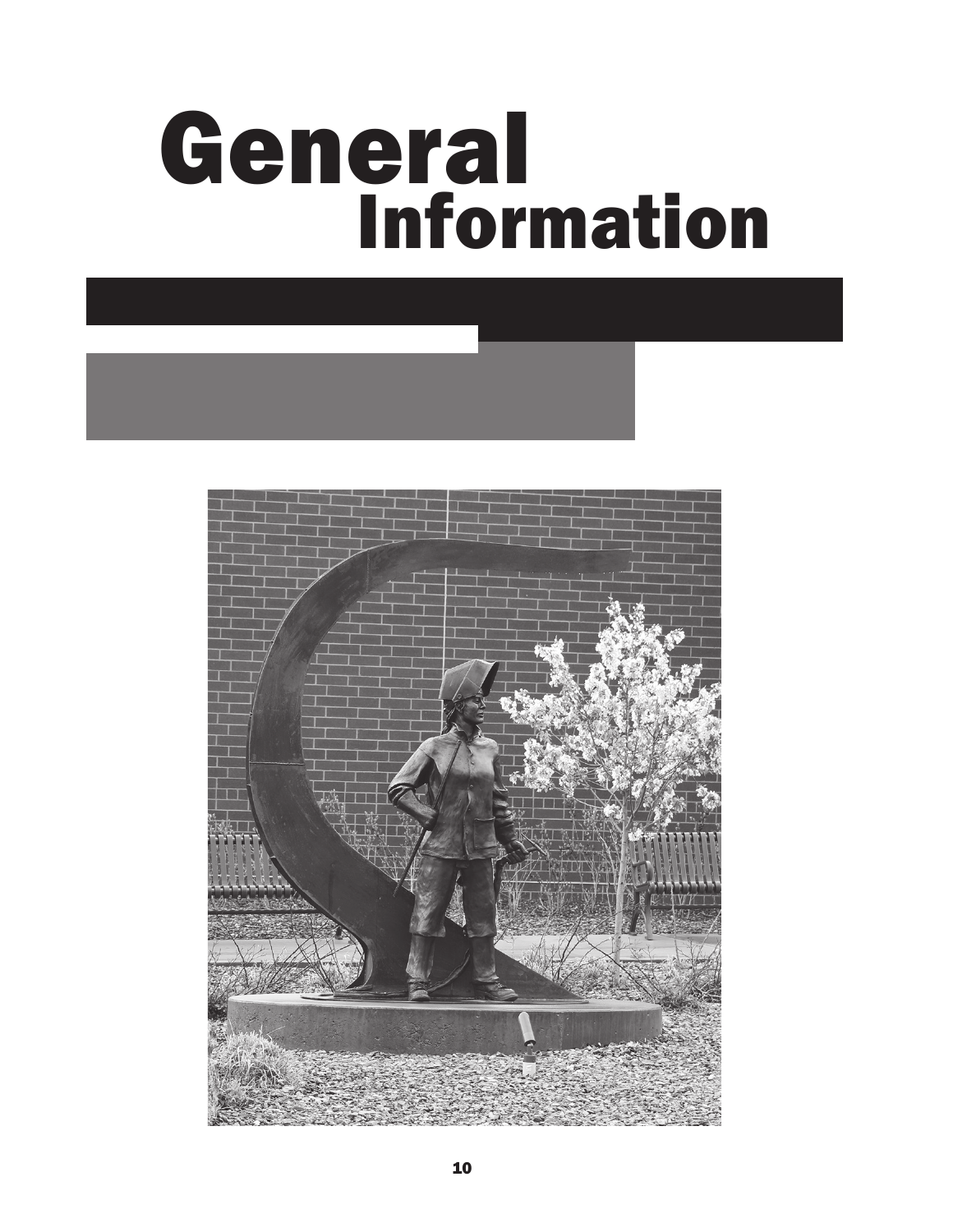# Development of Eastern Wyoming College

Eastern Wyoming College was established in September 1948 as the Southeast University Center, an extension of the University of Wyoming and a part of the Torrington School District 3. From 1948 – 1956, the College struggled for existence on a very limited budget which necessarily limited the faculty, curriculum, and student enrollment. At one time during this period, the College enrolled only 16 full-time students taught by two full-time instructors, and was offering only a dozen classes.

In June of 1956, the citizens of the Torrington Public School District voted to organize the Goshen County Community College District as an independent political subdivision of the state with its own board of control. Although this initial action in the formation of a separate college district encompassed the same territorial boundaries as that of the Torrington Public School District, it was possible to enlarge the district by election to annex additional public school districts to the College District. During the fall of 1956, District 1 and District 10 elected to become a part of the College District. In the spring of 1958, District 7 voted to become a part of the College District also. In the fall of 1965 all public school districts within Goshen County voted to become a part of the College District. The name of the college was changed from the Goshen County Community College District to Eastern Wyoming Community College District on December 20, 1968.

After the reorganization in 1956, the enrollment increased to 62 full-time students with 4 full-time instructors offering approximately 30 classes during each term of the school year. Growth of the institution continued steadily. Today the College serves almost 1,700 students in credit courses and almost 700 students in non-credit activities. The College supports a branch campus in Douglas and Regional Learning Centers in Converse, Crook, Niobrara, Platte, and Weston counties.

## Mission

## College Mission - Adopted November 10, 2017

Student success is our first priority; as a learning community we provide opportunities that enable students to achieve their goals and enrich our unique region through work, partnerships, and student achievement.

# Strategic Objectives

## Strategic Objectives - Fall, 2017

Strategic Objective #1 - The College will advance student success through highly engaged educational practices that include associate degree opportunities and transferability, career and technical programs, certificate programs and workforce development to prepare students for the modern workforce.

- 1.1: Increase student persistence and completion by identifying barriers that prevent students from continuing semester-to-semester and implement strategies to support student progress.
- 1.2: Provide an environment that helps foster a sense of belonging through high quality customer service with performance measured by student satisfaction on the CCSSE survey.
- 1.3: Establish guided pathways for all programs that provide clear direction with support services and on ramps to improve student access and success.
- 1.4: Improve support for students in the area of financial aid by increasing the proportion of students who complete the FAFSA and the percentage of students meeting with financial aid personnel.
- 1.5: Engage in activities that improve the college and career readiness of EWC students.
- 1.6: Completion of a Strategic Enrollment Management Plan.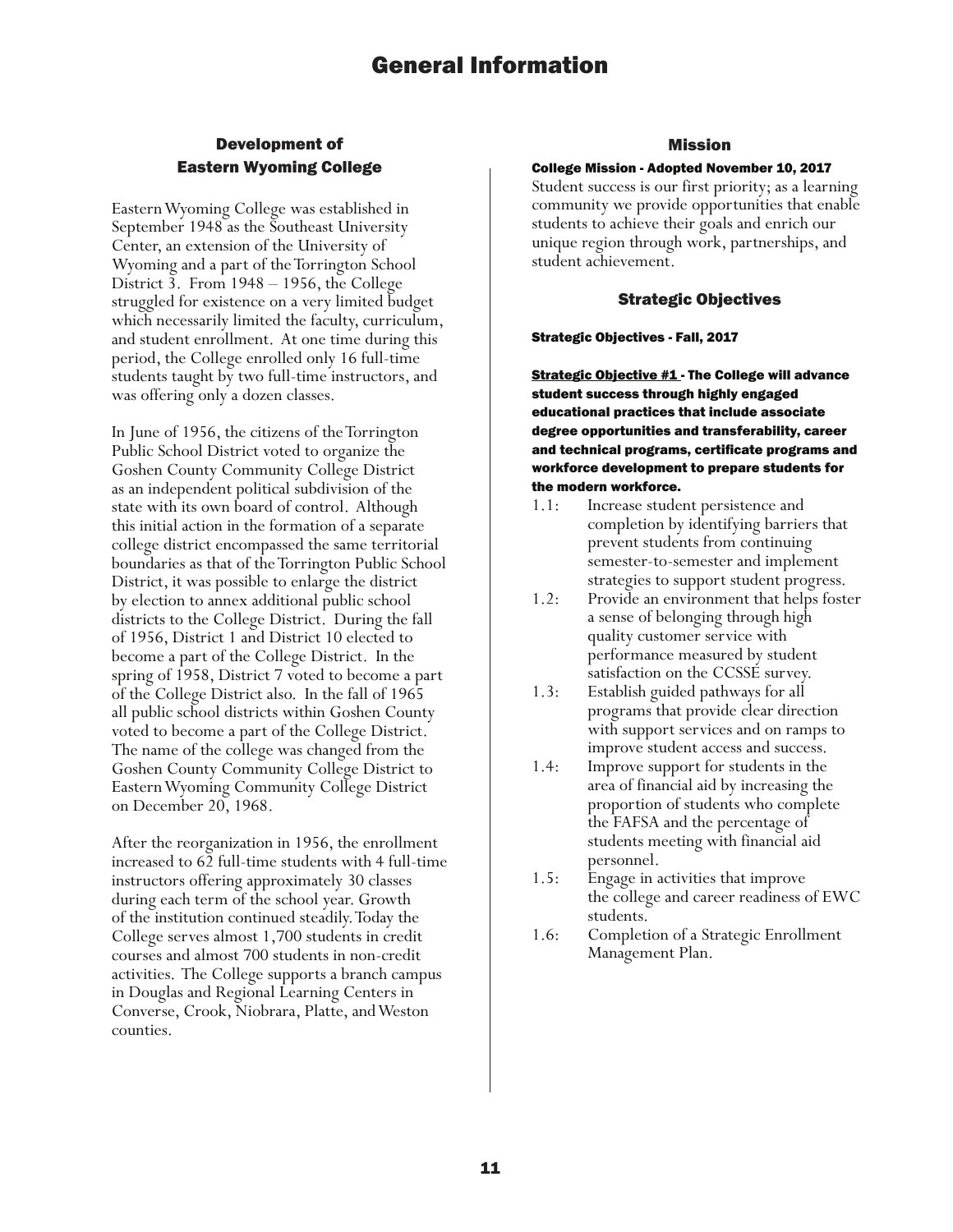Strategic Objective #2 - The College is resourced, trained and positioned to provide quality opportunities for our students that will promote pride and unity among our college community and be a great place to work and attend school. The College's practices, financial resources and services are poised to provide quality educational programs and services to our students.

- 2.1: Identify common workforce needs and opportunities to strengthen community relationships.
- 2.2: Facilitate workforce and economic development initiatives when possible.
- 2.3: Align and empower employee strengths that benefit the institution in meeting strategic goals with opportunities for all EWC staff and faculty participation.
- 2.4: Partner with K-12 to support a seamless alignment between high school classes and EWC offerings.
- 2.5: Improve course success rate of EWC students taking classes at University of Wyoming.
- 2.6: Identify and secure alternative revenue streams.
- 2.7: Optimize human, economic and environmental expenses with available revenue.
- 2.8: Attract and retain high quality people.

### Strategic Objective #3 - The College's

# infrastructure and facilities support will provide professional and safe facilities for quality programs with technological solutions that will keep our college current, up-to-date and safe.

- 3.1: Provide professional and safe facilities that are equipped to support quality programs.
- 3.2: Update our building master plan yearly.
- 3.3: Align faculty utilization with program needs.
- 3.4: Update our technological abilities as finances allow.

# Strategic Objective #4 - The College's internal organizational structure, behavior and practices will support and enable administrative and institutional efficiency, health, compliance and trust.

4.1: Foster a climate of inclusivity so that all students and employees, fulltime and part-time are welcomed, supported and valued for their contributions.

- 4.2: Development of a plan that addresses hiring and retaining a more diverse workforce.
- 4.3: Develop a plan to achieve equity in outcomes for students from underrepresented groups.
- 4.4: Foster partnerships that embrace and support concurrent and dual enrollment.
- 4.5: Strengthen advising and scheduling for students.
- 4.6: Assess possible use of flex-time and innovative schedules for staff.
- 4.7: Develop a plan for providing raises to employees of EWC.
- 4.8: Review current practices and strategies that support and recognize employee engagement and innovation.

## **Strategic Objective #5 - Trustworthy partner** relationships with students, colleagues, community, and business members will foster and enable efficient use of resources providing accountability, trust, ownership and legitimacy to those partners.

- 5.1: Strengthen relationships with all high schools in our Outreach areas by developing data driven focused plans for recruitment and service.
- 5.2: Engage community partners while developing effective and efficient credit and non-credit programs that support our students' attainment of relevant skills.
- 5.3: Evaluate and develop, as appropriate new programs in high demand occupations that lead to sustainable employment opportunities.
- 5.4: Create a strategy to expand and review programs and a strategy for better integration of online and classroom settings for our students.
- 5.5: Promote positive community and alumni relations.

# College Vision for the Future

## College Vision - Adopted November 10, 2017

Eastern Wyoming College will be an innovative learning environment for academic excellence and community enrichment that champions student success.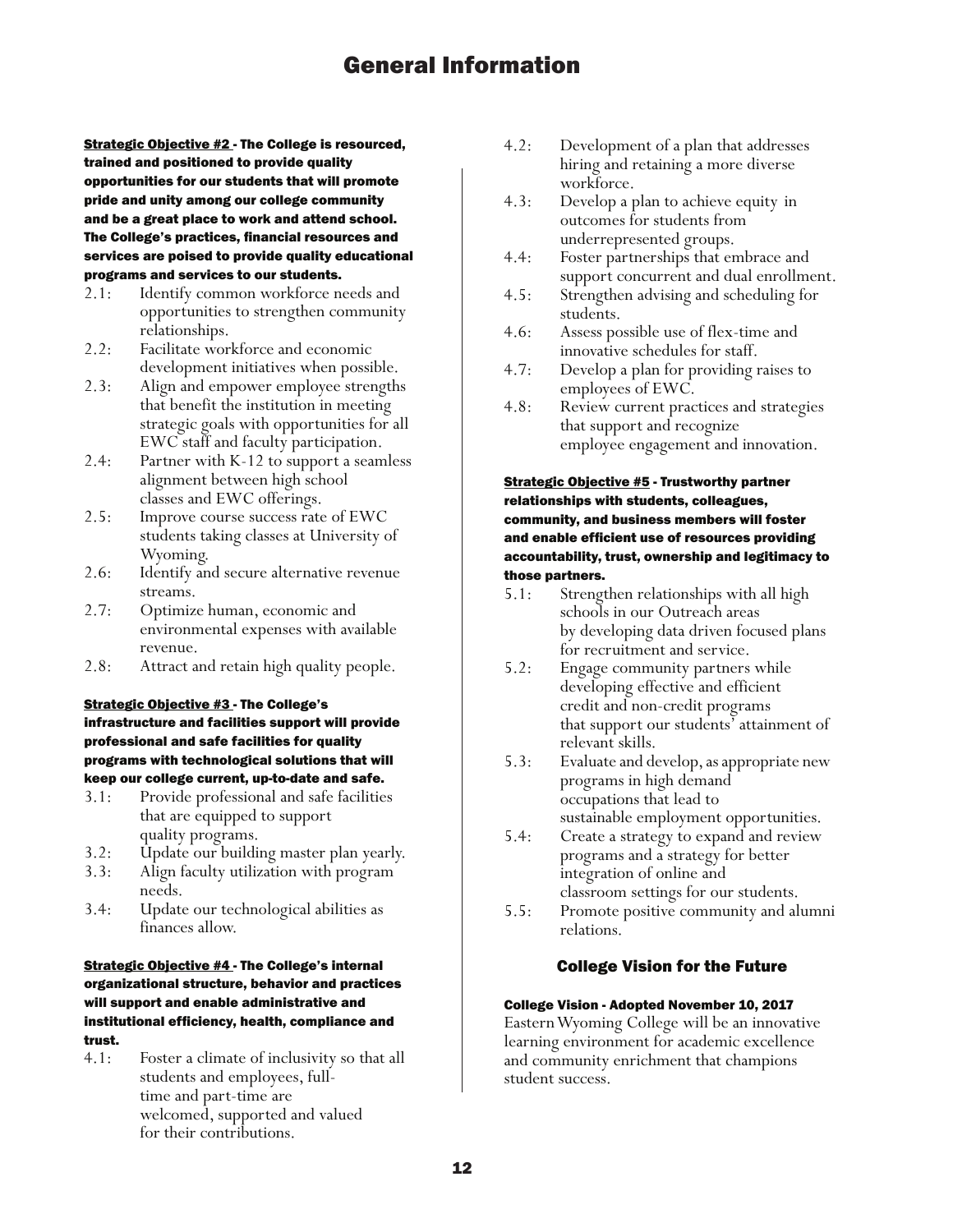# Diversity Statement

Eastern Wyoming College envelops a culture respective of our diverse communities, learners, and society. Through active dialogue we engage in enriching the lives of our students, faculty, staff, and community by providing the safe and free exchange of ideas, knowledge, and perspective. Central to our mission is the dynamic understanding of diversity to include but not limited to: age, culture, ethnicity, gender, class, creed, orientation, and perspective. Diversity at EWC forms the foundation of our values, skills, and learning- culminating into the norms for how we build relationships, communicate, and resolve conflict. As an institution, we affirm the holistic understanding of diversity and endeavor to foster an environment for its growth, support, and future as it reveals who we are today and whom we will become tomorrow.

## Government

Eastern Wyoming College is a public institution established under the provisions of the State Legislature's 1951 Community College Act for the purpose of providing instruction in the first two years of college work, and for offering related services to the people of eastern Wyoming. The College is a tax-supported, co-educational institution under the control of an elected board, the members of which are residents of the College District. The College is operated by the Eastern Wyoming Community College District.

The Eastern Wyoming College Board consists of seven members elected to four year terms (beginning with the general election in 1988), by the eligible voters within the College District. The terms are to be determined by the Board of Trustees, with never more than a simple majority being elected at one time.

Regular meetings of the Board are held on the second Tuesday of each month. Special meetings are called by the President of the Board to conduct business as required.

# Board of Trustees

| First          | Term                                |
|----------------|-------------------------------------|
| <b>Elected</b> | <b>Expires</b>                      |
| 2010           | 2022 John Patrick, President        |
| 2014           | 2020 Marilyn Fisher, Vice President |
| 2008           | 2020 Mike Varney, Secretary         |
| 2017           | 2020 Bob Baumgartner, Treasurer     |
| 2017           | 2020 Judith Bartmann                |
| 2018           | 2022 Tom John McCreery              |
| 2018           | 2022 Darrell Wilkes                 |

## Accreditation

Eastern Wyoming College is accredited by the following professional organizations:

### \*The Higher Learning Commission

230 South LaSalle Street, Suite 7-500 Chicago, IL 60604 Telephone: 800.621.7440/312.263.0456 Fax: 312.263.7462 info@hlcommission.org Internet: www.hlcommission.org

#### \*American Veterinary Medical Association

1931 N. Meacham Road, Suite 100 Schaumburg, IL 60173-4360 Telephone: (800) 248.2862 Fax: (847) 925.1329 Internet: www.avma.org

### \*American Welding Society

8669 NW 36 Street, Suite 130 Miami, FL 33166-6672 Telephone: (800) 443.9353 Internet: www.aws.org

### \*Accreditation Commision for Education in Nursing

3343 Peachtree Road NE, Suite 850 Atlanta, GA 30326 Telephone: (404) 975.5000 Fax: (404) 975.5020 Internet: www.acenursing.org

To obtain additional accreditation information, contact the EWC Office of Institutional Effectiveness at (307) 532.8220.